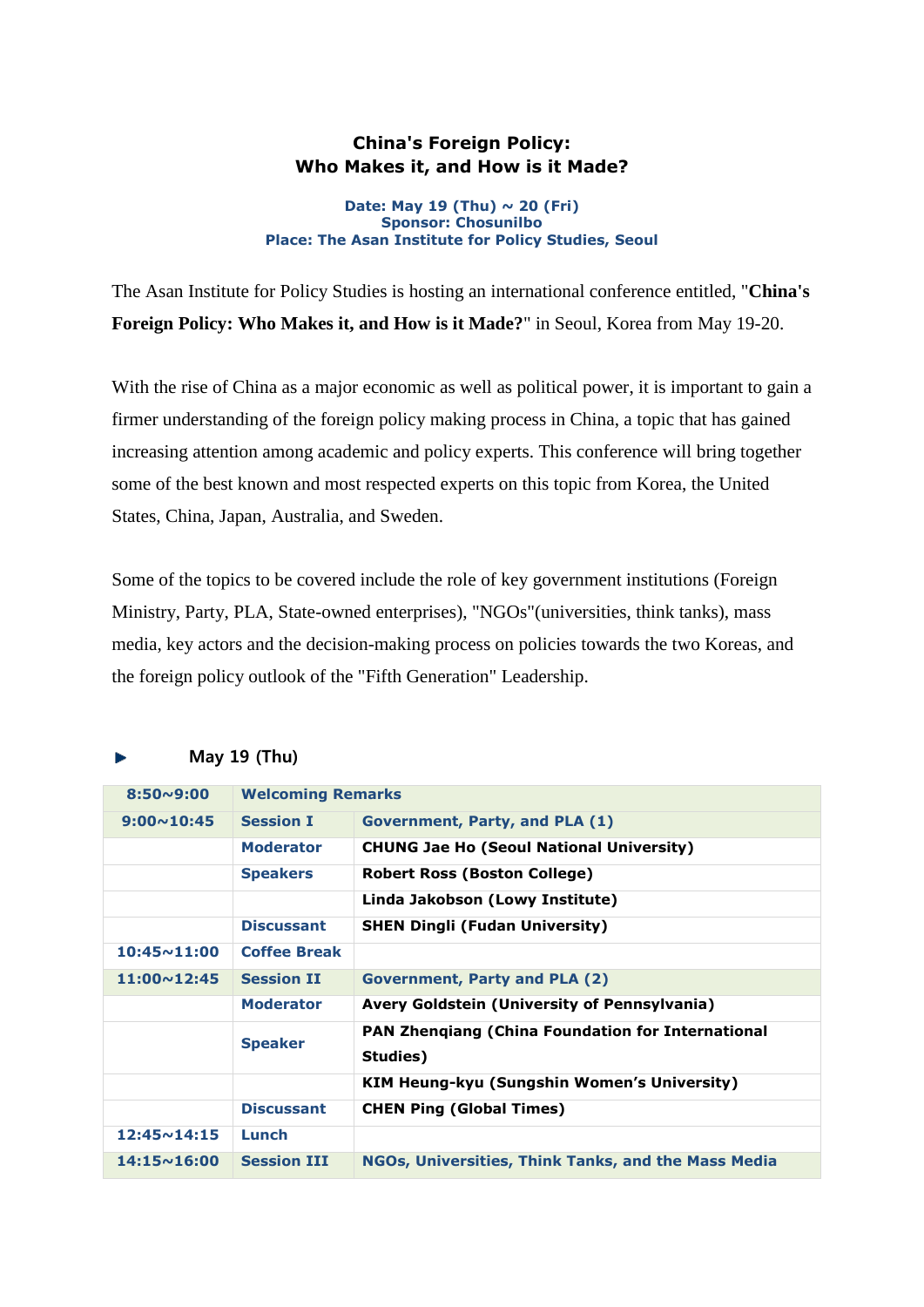|                      | <b>Moderator</b>    | LEE Tai-Hwan (Sejong Institute)                                                           |
|----------------------|---------------------|-------------------------------------------------------------------------------------------|
|                      | <b>Speaker</b>      | <b>Bonnie Glaser (CSIS)</b>                                                               |
|                      |                     | <b>Quansheng ZHAO (American University)</b>                                               |
|                      |                     | <b>Gilbert Rozman (Princeton University)</b>                                              |
|                      | <b>Discussant</b>   | Pan Rui (Fudan University)                                                                |
| $16:00 \times 16:15$ | <b>Coffee Break</b> |                                                                                           |
| $16:15 \sim 18:00$   | <b>Session IV</b>   | <b>The Fifth Generation</b>                                                               |
|                      | <b>Moderator</b>    | PAN Zenqiang (China Foundation for International<br>Studies)                              |
|                      | <b>Speaker</b>      | <b>Thomas Christensen (Princeton University)</b>                                          |
|                      |                     | <b>SHIN Jung-seung (The Institute of Foreign Affairs and</b><br><b>National Security)</b> |
|                      |                     | Avery Goldstein (University of Pennsylvania)                                              |
|                      | <b>Discussant</b>   | <b>CHUNG Jae Ho (Seoul National University)</b>                                           |

| <b>May 20 (Fri)</b><br>ь. |                     |                                                        |
|---------------------------|---------------------|--------------------------------------------------------|
| $9:00 \sim 10:45$         | <b>Session V</b>    | <b>Monetary and Financial Policy</b>                   |
|                           | <b>Moderator</b>    | HAN Yong-Sup (Korea National Defense University)       |
|                           | <b>Speakers</b>     | <b>François Godemont (Sciences Po)</b>                 |
|                           |                     | <b>William Overholt (Harvard University)</b>           |
|                           | <b>Discussant</b>   | <b>MO Jongryn (Yonsei University)</b>                  |
| $10:45 \times 11:00$      | <b>Coffee Break</b> |                                                        |
| $11:00 \times 12:45$      | <b>Session VI</b>   | <b>Multilateral Diplomacy and International Regime</b> |
|                           | <b>Moderator</b>    | <b>MO Jongryn (Yonsei University)</b>                  |
|                           | <b>Speaker</b>      | <b>Bernt Berger (SIPRI)</b>                            |
|                           |                     | <b>SHEN Dingli (Fudan University)</b>                  |
|                           | <b>Discussant</b>   | <b>WANG Yiwei (Tongji University)</b>                  |
| $12:45 \times 14:15$      | Lunch               |                                                        |
| $14:15 \sim 16:00$        | <b>Session VII</b>  | Korea Policy (1)                                       |
|                           | <b>Moderator</b>    | <b>Thomas Christensen (Princeton University)</b>       |
|                           | <b>Speaker</b>      | Peter Hays Gries (University of Oklahoma)              |
|                           |                     | <b>WANG Yiwei (Tongji University)</b>                  |
|                           |                     | <b>CHEN Ping (Global Times)</b>                        |
|                           | <b>Discussant</b>   | <b>BONG Youngshik (The Asan Institute)</b>             |
| $16:00 \sim 16:15$        | <b>Coffee Break</b> |                                                        |
| $16:15 \sim 18:00$        | <b>Session VIII</b> | <b>Korea Policy (2)</b>                                |
|                           | <b>Moderator</b>    | <b>Gilbert Rozman (Princeton University)</b>           |
|                           | <b>Speaker</b>      | Stephanie T. Kleine-Ahlbrandt (International Crisis    |
|                           |                     | Group)                                                 |
|                           |                     | <b>HAO Yufan (University of Macau)</b>                 |